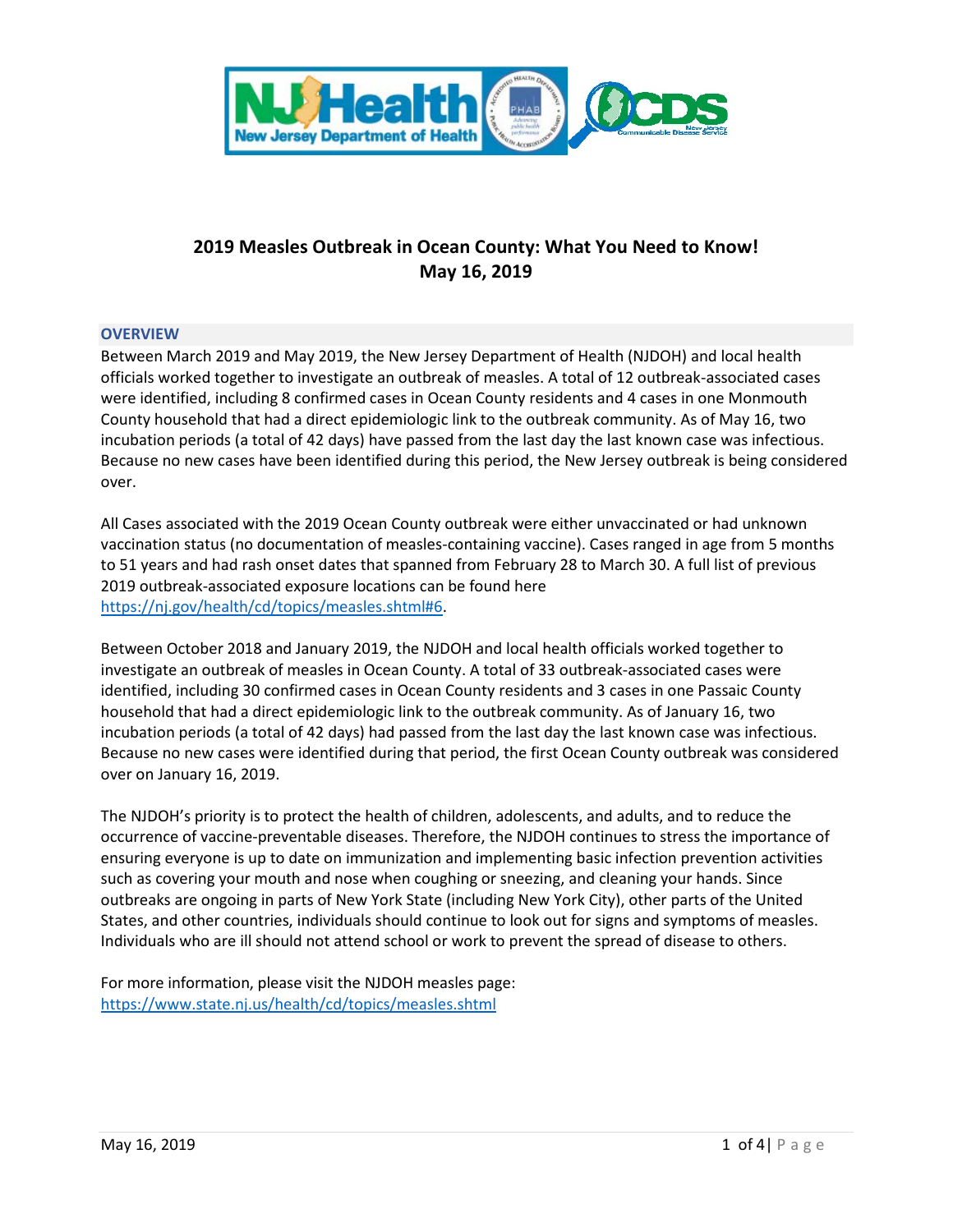#### **MAIN MESSAGES**

- **1. NJDOH and local health officials are currently working together to identify individuals who are reported to have measles and those who might have been exposed.** 
	- o If you were exposed, **CALL** your doctor **BEFORE** going to a health care facility to discuss your exposure and risk of developing measles.
	- o Your doctor can determine if you are immune to measles (protected from measles) based on your vaccination record or if you had measles in the past.
	- $\circ$  If you were exposed, you may need to stay away from work and public places for a while to avoid spreading measles to others.

## **2. Measles is easily spread among others.**

- o Measles can spread through coughing and sneezing.
- o It can live in the air for up to two hours.
- o Symptoms include fever, rash, runny nose, loss of appetite, and "pink eye".
- o Measles can spread **BEFORE** people realize they have measles. People can spread the disease to others four days before they develop the measles rash.

## **3. Get vaccinated to protect yourself and others.**

- o Measles vaccine is very effective and is the best way to prevent the disease.
- o Measles vaccine is safe.
- o Make sure you are vaccinated before [traveling internationally.](https://www.cdc.gov/measles/travelers.html)

## **RECOMMENDATIONS FOR THOSE LINKED TO THE OUTBREAK COMMUNITY AND/OR TRAVELING INTERNATIONALLY**

- If you think you might have been exposed, **CALL** your health care provider **BEFORE** visiting a health care facility to discuss your exposure and risk of developing illness. Special arrangements can be made to prevent exposure to other patients and medical office staff.
- Watch out for signs and symptoms of measles: fever, rash, runny nose, cough, loss of appetite, and "pink eye".
- Discuss your vaccination status with your health care provider. Your provider will determine if you are immune to measles based on your vaccination record and your medical history. If

## **IF YOU HAVE BEEN EXPOSED, CALL BEFORE VISITING A HEALTH CARE FACILITY**

you are not immune to measles, the measles, mumps, rubella (MMR) vaccine given within 72 hours from the first exposure may help reduce your risk of developing measles. A medicine called immune globulin could also be given to some people after exposure. Check with your doctor to discuss which option is best for you. Public health authorities will determine when it is appropriate for exposed individuals to return to school, work, and public settings.

- A very small number of people who received 2 doses of MMR will still develop measles after exposure. If you have been exposed to measles or live in an area where there is an outbreak of measles, you should still be alert for signs and symptoms of measles.
- If you ar[e traveling internationally,](https://www.cdc.gov/measles/travelers.html) talk to your health care provider about getting vaccinated **BEFORE** you leave:
	- o Infants 6 through 11 months of age should receive one dose of measles, mumps, rubella (MMR) vaccine. Infants who get one dose of MMR vaccine before their first birthday should get two more doses (one dose at 12 through 15 months of age and another dose separated by at least 28 days).
	- o Children 1 year and older should receive two doses of MMR vaccine, separated by at least 28 days.
	- o Teenagers and adults who do not have evidence of immunity against measles should get two doses of MMR vaccine separated by at least 28 days.

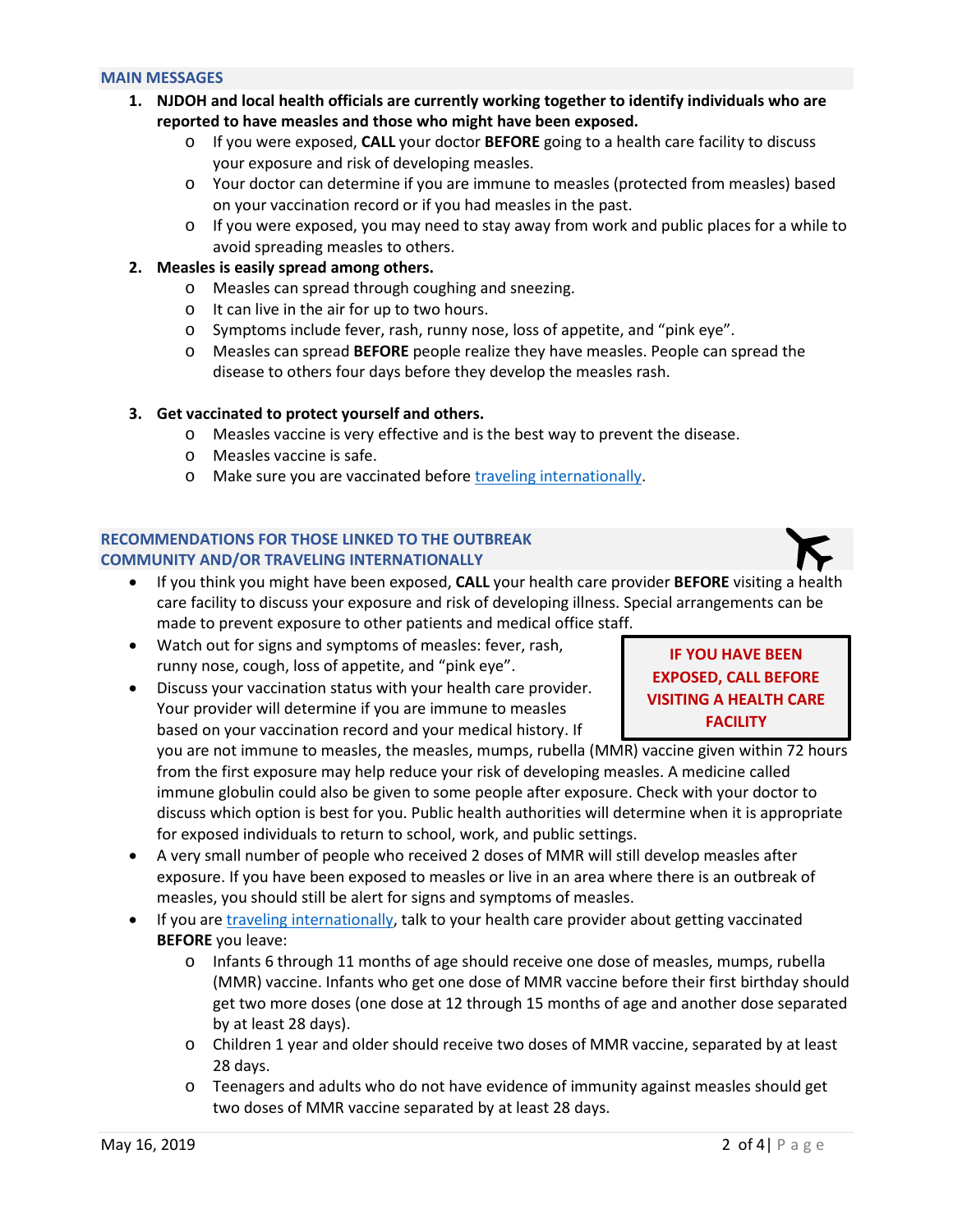### **RECOMMENDATIONS FOR SCHOOLS**



Look for signs and symptoms of measles among students and staff.

• Check immunization records and be able to quickly identify any students and staff who do not have proof of immunity to measles. Schools should be able to identify children who are unimmunized

including those with religious or medical exemptions. In order to prevent disruptions, schools should also assess staff for proof of immunity in advance of an exposure.

• Encourage healthy habits among students and staff: get vaccinated, wash your hands frequently, cover coughs and sneezes, avoid sharing water bottles or items contaminated by saliva, and stay home when sick.

All suspect and confirmed cases of measles must be immediately reported to the local health department where the student/staff member resides. Contact information is available at [localhealth.nj.gov](https://www.state.nj.us/health/lh/community/index.shtml#1) (N.J.A.C. 8:57-1).

### **FREQUENTLY ASKED QUESTIONS**

#### *MEASLES EXPOSURES AND OUTBREAK INFORMATION*

## **There is a list of locations on the measles webpage, [https://nj.gov/health/cd/topics/measles.shtml.](https://nj.gov/health/cd/topics/measles.shtml) Is everyone who visited these locations at risk?**

Measles is highly contagious and is spread easily through the air. Therefore, we are asking everyone who was at the locations listed during the times stated to review their immunization history. Contact your health care provider if you are unsure if you have immunity to measles.

#### **I don't have a doctor or insurance. Where do I go to seek medical care?**

If you are exposed to measles or think you have measles, you may visit a Federally Qualified Health Care Center (FQHC) in your area. For a list of locations, please visit:

[http://web.doh.state.nj.us/apps2/fhs/cphc/cphcSearch.aspx.](http://web.doh.state.nj.us/apps2/fhs/cphc/cphcSearch.aspx) Please remember to **CALL** the FQHC **BEFORE** visiting so that special arrangements can be made to prevent exposure to other patients and medical office staff.

#### **How do I know if I am immune to measles?**

Your health care provider is the best person to determine if you are immune to measles based on your vaccination record and your medical history.

#### **How can I locate my immunization records?**

Contact your health care provider regarding your immunization history. You can also check with your state immunization registry to see if your vaccine doses were recorded. Schools and colleges may also have records of your immunizations. **If you cannot locate written records of immunization, receiving extra doses of MMR is not harmful** (unless your doctor tells you there is a medical reason you cannot receive the vaccine), or your doctor might recommend that you have a measles titer (blood test) which will let you know if you have immunity to measles.

## **Could I still get measles if I am fully vaccinated?**

Very few people—about three out of 100—who get two doses of measles vaccine will still get measles if exposed to the virus. Experts aren't sure why. It could be that their immune systems didn't respond as well as they should have to the vaccine. But the good news is, fully vaccinated people who get measles are much